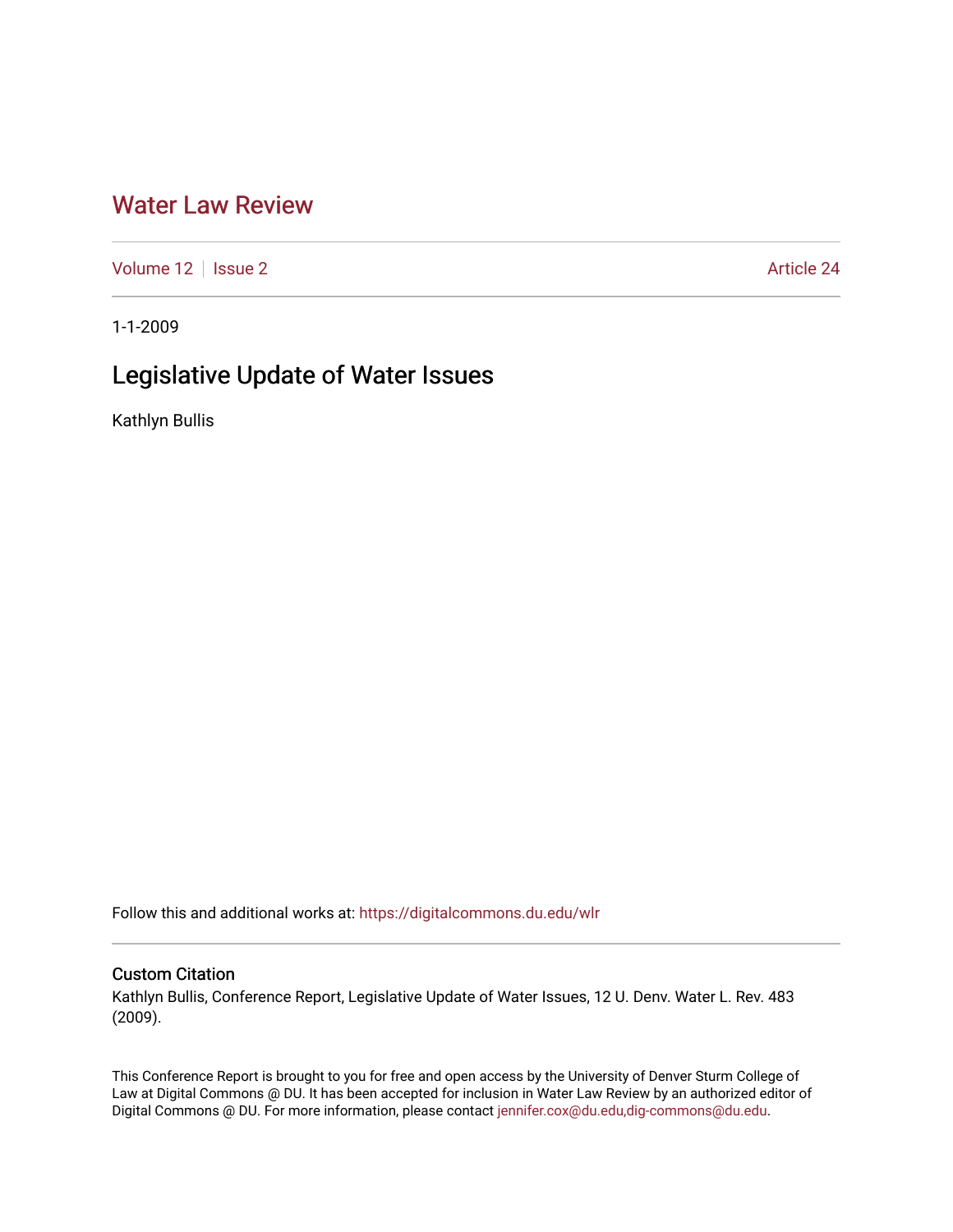*CONFERENCE REPORTS*

Finally, Amy Beatie from the Colorado Water Trust ("CWT") spoke about the relatively new idea about the "greening" of water quantity, as opposed to merely quality. This is contrary to past thinking about water use because, traditionally, users removed water from streams for consumptive use. A psychological switch is occurring as more lawmakers and community members think that ecological and scientific uses of water are just as important as consumptive uses.

CWT concentrated its attack around land trust developments, which have been the most successful conservation efforts. Using this approach, the Trust worked on projects in the Instream Flow Program, primarily to create new water acquisitions. These acquisitions, which move water into the Instream Flow Program, are a good way to put water to green quantity uses because more water stays in the river. Additionally, CWT protects and enhances streamflow, using a wide range of other programs, including moving points of diversions and creating fish ladders. Finally, CWT consults with land trusts as they encounter water issues, to ensure protection of water on these lands.

*Shannon Carson*

#### LEGISLATIVE UPDATE OF WATER ISSUES

#### **INTRODUCTION**

Chris Treese, the Manager of External Affairs for the Colorado River Water Conservation District, discussed the legislative history of water issues here in Colorado. There is a dynamic system of water law in Colorado. In his work for the Colorado River District, Treese makes sure that Western Colorado has a voice in the evolution of water law in the state, especially in relation to the Colorado River. Its mission is to conserve and protect the Colorado River water for Western Colorado, and to put water from the Colorado River and its tributaries to beneficial use for the State of Colorado. Treese discussed some of the historical bills that have affected water rights in Colorado, starting with those regarding instream flow protection. He also covered the legislation regarding recreation in-channel diversion, planning and development, flexibility, conservation, and other important issues.

#### Legislation Regarding Instream Flows

In 1973, House Bill 73-097, the legislature introduced instream flow protection in Colorado, allowing the environment to appropriate and hold water to use in priority. This bill allowed for the holding of a minimum amount of water for the protection of the environment. In 2002, Senate Bill 02-156 allowed for the creation of a Water Trust, and allowed for a change from absolute water rights to instream flow rights. The purpose of this change was to allow for the protection of the environment. This bill led to a debate about how the language might im-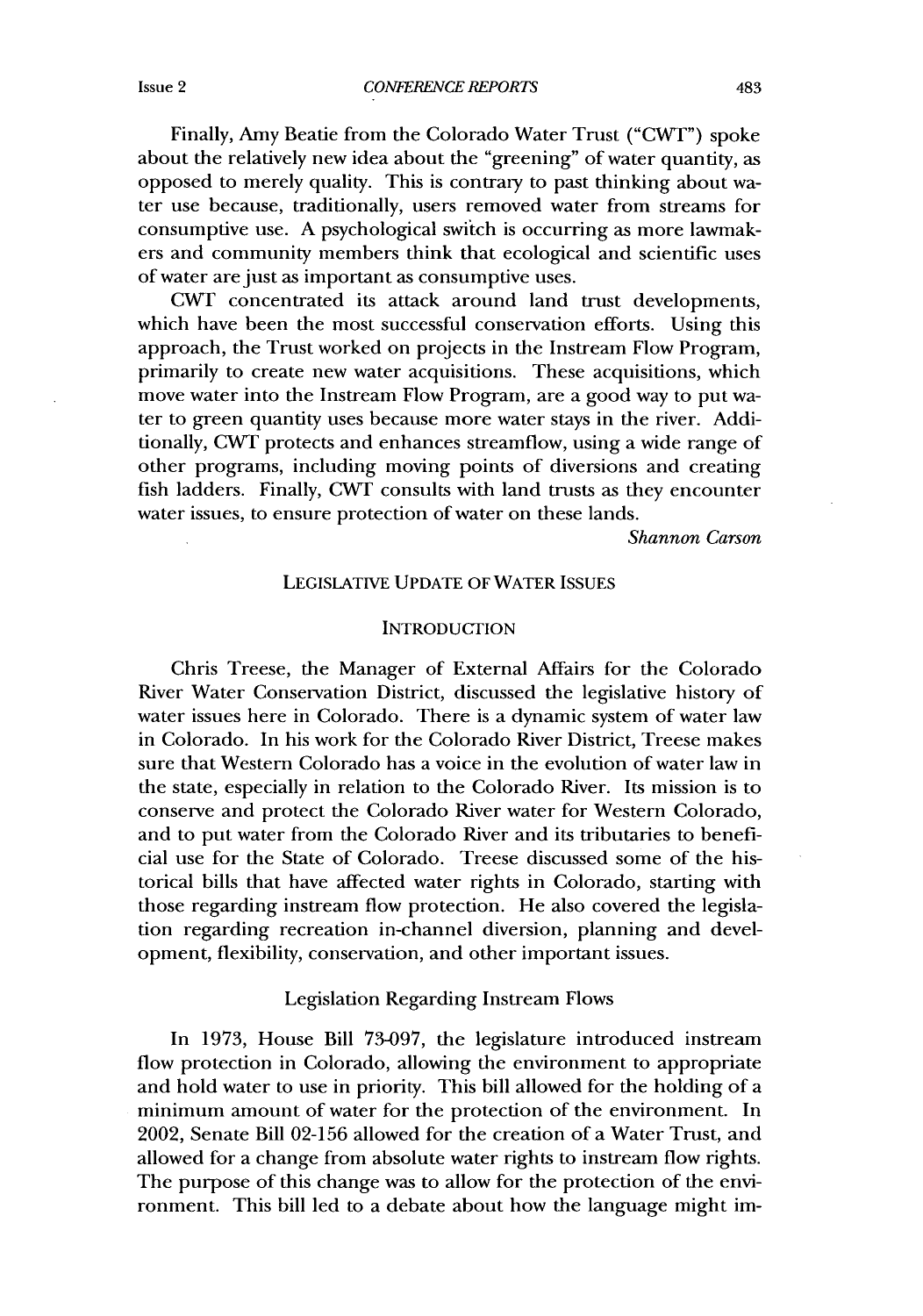pact environmental groups, and whether improvement of the natural environment was feasible. The next year, House Bill 03-1320 provided a short-term loan of existing absolute perfected water rights to an instream flow. In 2008, House Bill 08-1280 provided for the long-term lease or loan of existing traditional water rights to an instream flow. The No Injury Rule would apply to these loans.

## Recreation In-Channel Diversion

In 2001, the legislation responded to judicial precedent with Senate Bill 01-216. The legislation decided under what circumstances it would allow water rights for recreation in-channel diversions. The legislature reviewed this bill in 2006, passing Senate Bill 06-037, which developed some further side guidelines and additional clarifications concerning the appropriation of recreation in-channel diversions. Treese noted these laws recognize the many reasons that recreation is invaluable to Colorado, especially economically.

#### Planning and Development Legislation

As the Colorado legislature is truly a representation of its people, there have been several bills put forth with the help of planners and engineers. In 2003, Senate Bill 03-110 authorized the Water Conservation Board's activities, one being a Statewide Water Supply Investigation to examine statewide demands and water supplies looking out 20 to 30 years. This project did not answer the question of who needed to be in charge of the planning process. Most of this responsibility would go to the in-state water utilities and water districts. The Big Straw Project was a proposal based on the idea that the Colorado River has some unappropriated waters, and that Coloradoans should go below Grand Junction and put in either an on-channel or off-channel arrangement for pumping, so as to pump that water back up to its headwaters. This would serve many different basins in Colorado. In 2005, House Bill 05- 1177 created a roundtable process for the seven major basins and the Denver Metropolitan area. The roundtable process of citizens ensures that Colorado continues to have value-driven water development, and that peoples' voices are heard. This bill has been important in bringing different types of people, including those involved with community development, into the water law discussion. In 2007, Senate Bill 07-122 authorized a study to look at what amount of water in Colorado, and the risks of development of the Colorado River System. Then in 2008, for the first time the same piece of legislation tied together water and land use, by House Bill 08-1141. This bill requires that a developer must demonstrate an adequate, permanent water supply before it can get a development permit. Although logical, a very long and difficult debate preceded the enactment of this bill.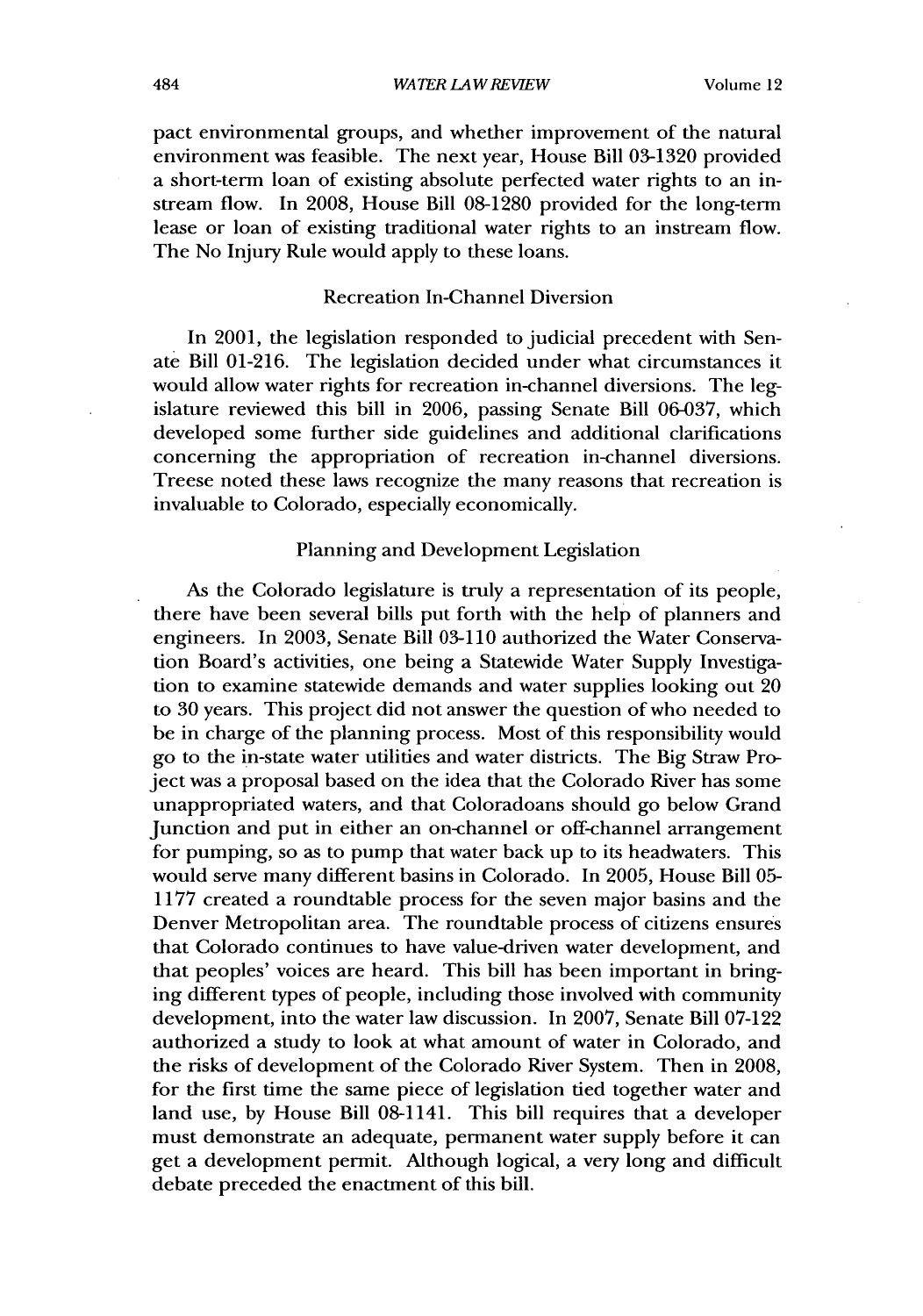#### Flexibility

Treese noted the Water law system in Colorado is responsive, and to be responsive, it must be flexible. Many of these bills are in response to the droughts of 2001 through 2003. In 2001 with House Bill 01-1354, the legislature authorized water banking, a notion that you could store surplus water from that year in a physical location and hold it for later. This bill, however, only applied to the Arkansas River Basin. In 2002, House Bill 02-1414 gave the State Engineer the authority to make approvals for substitute water supplies, and to authorize the moving of water around the basin within the prior appropriation system; the Senate passed a similar bill in 2003, Senate Bill 03-073. The House authorized water banking statewide under House Bill 03-1318, whereas the previous bill only allowed water banking in the Arkansas River Basin. However, even though water banking is available, no one has used it yet in Colorado. House Bill 03-1001 gave the State Engineer temporary authority to approve changes of water rights, recognizing the amount of time it takes the judiciary to settle many of these cases. Also in 2003, House Bill 03-1334 authorized interruptible supply plans, where a city may contract with a farmer to allow the city to compensate him or her for the cessation of irrigation so that the city may use the water in times of drought. In order for this to be legal, however, the Governor must have officially declared a state of drought. Nonetheless, in 2004, House Bill 04-1256 removed the requirement that the Governor had to declare a drought in order for an entity to utilize an interruptible water supply agreement. Expanding on this concept, House Bill 06-1124 created an arrangement similar to interruptible water supply agreements, known as a rotational crop management contracting. The No Injury Rule applies to these contracts.

#### Conservation Bills

In 2003, three water conservation bills failed. Following that, in 2004 House Bill 04-1365 required that any municipality with a population over 10,000 must have a water and drought preparedness plan, and must file such plan with the state. In House Bill 05-1070, the legislature invalidated Homeowners' Association covenants that would limit or prohibit xeriscaping. Finally, House Bill 05-1254 created a water grant program to promote water efficiency.

#### Other Legislation

In 1998, House Bill 98-1006 created the Species Conservation Trust Fund. This would especially become pertinent to those species on the Colorado River. The bill also addressed candidate species, in order to prevent listing under the federal Endangered Species Act. In 2002, House Bill 02-1252, gave the voters of certain counties the right to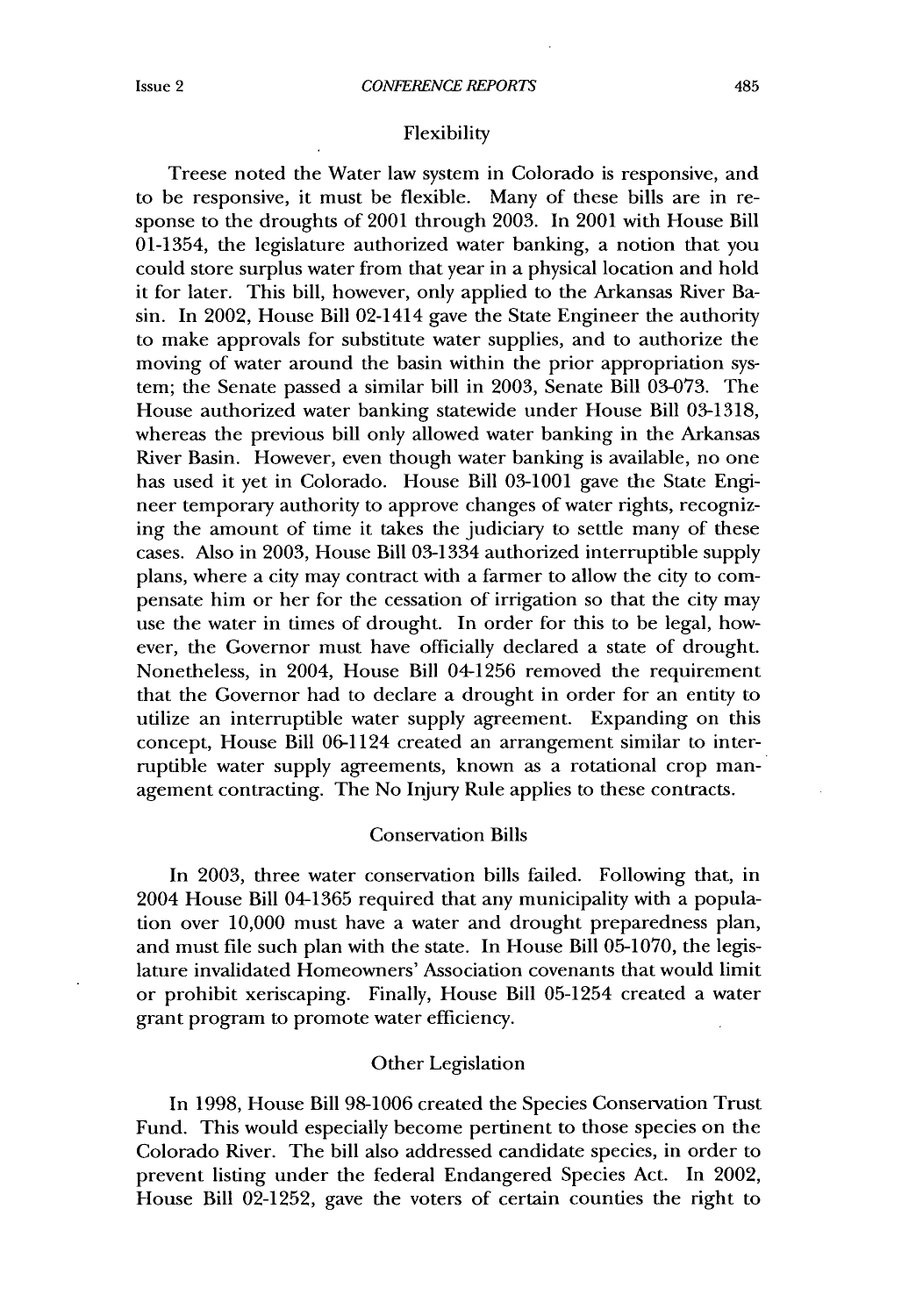change the voter structure for Commissioner elections, and created the Colorado Foundation for Water Education. While Senate Bill 03- 278 imposed fees on water rights, this concept proved largely unadministrable. In 2007, House Bill 07-1168 allowed for the creation of forest health districts, in recognition that forest health is ultimately a water quality and quantity issue. House Bill 07-1132 allowed the water court to consider water quality impacts in change of water right cases. Finally, in 2009, Senate Bill 09-080 and House Bill 09-1129 addressed the capture of precipitation.

The second speaker, Brett Fox, an Associate at Brownstein Hyatt Farber Schreck, LLP, discussed the Colorado water legislation currently in progress in both the State Senate and House. Fox noted that a few issues have garnered sufficient attention for the formation of a subcommittee on the topic. One such issue is surface water versus groundwater usage in the South Platte River Basin. Fox explained that a few irrigation districts with water rights postdating 1900 are objecting strenuously to the groundwater bills. The recent development of groundwater access and its relation to prior surface water rights have garnered controversy in Colorado. While the law recognized the relationship between groundwater and surface water rights early on, the system in place was slow to catch up. The 1969 Adjudication Act enabled well pumping out of priority, if the water user replaced the amount through an augmentation plan. By 2000, there were several Colorado Supreme Court cases regarding the State Engineer's authority to allow junior appropriators to pump out of priority under augmentation plans. The legislature responded, and passed legislation to put the augmentation plans into action. The two pieces of legislation that are currently under consideration are House Bill 1174, which exempts out-of-priority depletions caused by pumping prior to March 15, 1974 from replacement requirements in any future augmentation plan entered in Water Division 1. Senate Bill 147 authorizes substitute water supply plans for replacement of out-of-priority lagged depletions caused by pumping of wells included in decreed augmentation plans prior to January 1, 2003. The bill would allow use of augmentation water sources that the augmentation plan does not identify, that the court has not previously decreed for augmentation use, and that a pending water court application for change of a water right to augmentation and replacement uses would not include. This bill has support from the Water Congress and does not have any significant opposition. Fox noted that these two bills reflect the tension that has existed for generations regarding how to integrate groundwater into the prior appropriation system without injuring senior appropriators.

Fox also discussed two bills that focus on rainwater harvesting. House Bill 1129 would allow ten new developments to conduct pilot projects for non-potable uses, using a 30 percent augmentation requirement and permanent augmentation plans upon pilot project